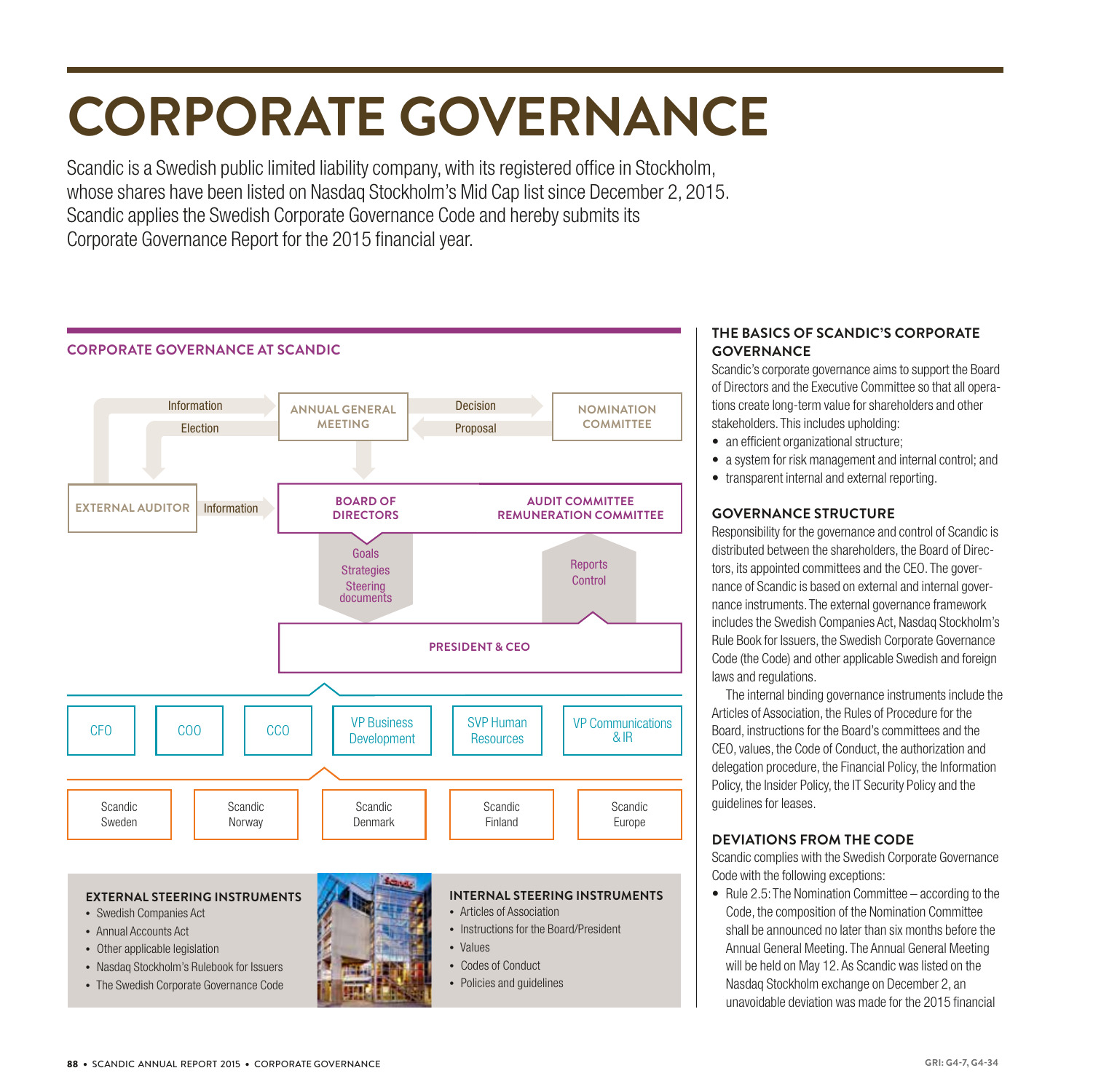year. The composition of the Nomination Committee before the 2016 Annual General Meeting is based on shareholder statistics as at December 11 and it was announced on December 29, 2015.

• Rule 9.7: Incentive programs – in order to adapt the vesting period for potential future share-related incentive programs, the vesting period in the long-term incentive program implemented in December 2015 is approximately 2.4 years and accordingly, it does not meet the requirement that the vesting period to the date for acquisition of shares is to be no less than three years.

#### **SIGNIFICANT EVENTS IN 2015**

The work of the Board of Directors in 2015 was characterized by preparations for Scandic's listing on the stock exchange. Two new members joined the Board and three new members joined the Executive Committee. A performance-based, long-term incentive program for senior executives was implemented during the year.

#### **THE SHARE AND SHAREHOLDERS**

The Scandic share has been listed on Nasdaq Stockholm's Mid Cap list since December 2, 2015. At year-end 2015, the share capital of Scandic was 25.7 MSEK, divided into 102,985,075 shares with all shares conferring equal voting rights, an equal share of assets and earnings and an equal share of any dividends. Of the total share capital, 82.9 percent was held by Swedish institutions and funds, 14.5 percent by foreign investors and 2.6 percent by Swedish private investors. The ten largest shareholders represented 72.4 percent of the share capital and votes in the company. Sunstorm Holding AB is the largest shareholder, with 50.0 percent of the share capital and votes. Sunstorm Holding AB is controlled by EQT V Ltd, advised by EQT Partners (an indirect holding of approximately 86 percent of the shares), with Accent Equity 2003 fund as a coinvestor (an indirect holding of approximately 12 percent of the shares).

On January 4, 2016, Sunstorm Holding AB used the overallotment option issued in connection with the listing process. Sunstorm Holding AB's share of ownership thereby increased to 56.0 percent of the total number of shares in Scandic. For additional information about the Scandic share, see page 102.

#### Shareholders' influence through the general meeting

The shareholders exercise influence at the general meeting, which is Scandic's highest decision-making body. The general meeting adopts the Articles of Association and at the Annual General Meeting, which is the regular general meeting held annually, the shareholders elect the Board members, the Chairman of the Board and the auditor, and determine their fees. The Annual General Meeting further adopts the income statement and the balance sheet and decides on the appropriation of profits and whether to discharge the Board members and the CEO from liability to the company. The Annual General Meeting also appoints the Nomination Committee, determines their work and adopts principles of remuneration and terms of employment for the CEO and other senior executives. Scandic's Annual General Meeting is held annually in Stockholm before the end of June. Extraordinary general meetings may be held as and when needed.

#### **2015 ANNUAL GENERAL MEETING**

At the Annual General Meeting held on April 27, 2015, the sole shareholder was present in person, thereby representing the entire share capital and all votes. At the Annual General Meeting, resolutions were passed on the following topics:

- Adoption of the income statement and balance sheet for 2014 and appropriation of profits.
- The Board of Directors and the CEO were discharged from liability to the company.
- Vagn Sørensen, Chairman of the Board, and Board members Eva Moen Adolfsson, Per G. Braathen, Caspar Callerström, Grant Hearn, Erika Henriksson, Niklas Sloutski, Rikard Steiber and Benny Zakrisson were re-elected.
- PricewaterhouseCoopers was reappointed as auditor, with Magnus Brändström as the auditor-in-charge for the period until the end of the 2016 Annual General Meeting.
- Remuneration to the Board of Directors and the auditor.
- The Articles of Association were amended to include the change of name to Scandic Hotels Group AB.

#### Extraordinary general meetings in 2015

In addition to the ordinary Annual General Meeting held on April 27, 2015, four extraordinary general meetings were held during the year on June 18, July 15, September 15 and November 15, 2015. These extraordinary general meetings were held as a step in the preparations for the company's listing on the stock exchange.

At the extraordinary general meetings, resolutions were passed on the following topics:

- Lottie Knutsson and Fredrik Wirdenius were elected as new Board members, while Erika Henriksson and Benny Zakrisson declined re-election.
- A new share issue.
- Principles for the appointment of the Nomination Committee.
- The Articles of Association were amended: the share capital was increased by way of a bonus issue, the number of shares was increased and the company category was changed to public company.
- Remuneration to the Board of Directors and adoption of guidelines for remuneration to senior executives.
- A performance based, long-term incentive program, conditional upon the listing of the Scandic share on the Nasdaq Stockholm exchange, applicable to approximately 40 senior executives and key people.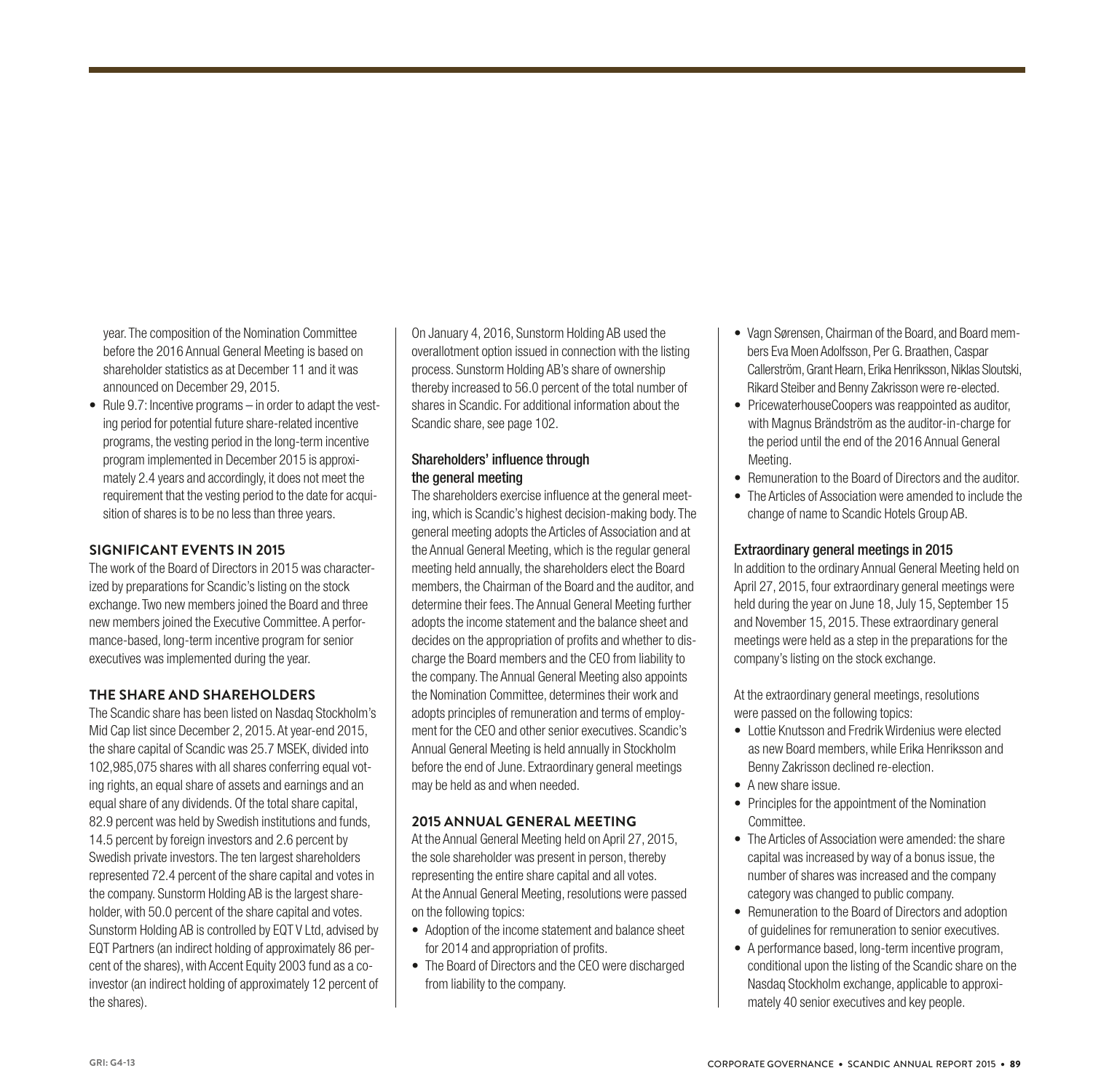#### **2016 ANNUAL GENERAL MEETING**

Scandic's Annual General Meeting will be held on May 12, 2016 in Stockholm. For more information, see page 103.

#### **NOMINATION COMMITTEE**

The Nomination Committee represents the company's shareholders and is tasked with preparing proposals for the Annual General Meeting regarding the election of the chairman of the Annual General Meeting, Board members, the Chairman of the Board and the auditor, as well as proposals for fees to the Board of Directors, fees to the auditors and, to the extent it is considered required, propose changes to the instruction to the Nomination Committee. These proposals shall be justified based on the company's needs and the Code's requirement to strive for an even gender distribution.

At the extraordinary general meeting held on September 15, 2015, it was resolved, conditional on a listing of the company's shares on the Nasdaq Stockholm exchange, that the company shall have a Nomination Committee consisting of the Chairman of the Board and a representative of each of the three largest shareholders, based on shareholder statistics from Euroclear Sweden AB, as at the last banking day in August every year. The Nomination Committee's term of office shall run until a new Nomination Committee has been appointed.

Unless otherwise agreed by the members of the Nomination Committee, the Chairman of the Nomination Committee shall be the member who represents the largest shareholders based on the number of votes. If a shareholder should cease to be one of the three largest shareholders by number of votes during the Nomination Committee's term of office, the representative appointed by the shareholder in question shall resign, and the shareholder who has become one of the three largest shareholders by number of votes shall appoint a representative. Such a change is not necessary if the change in votes is marginal or if the change occurs later than three months prior to the Annual General Meeting, unless there are special reasons for it.

The names of the three shareholder representatives and the names of the shareholders represented by them shall be announced no later than six months prior to the Annual General Meeting.

#### The Nomination Committee for the 2016 Annual General Meeting

Scandic was listed on the Nasdaq Stockholm exchange on December 2, which means that the Nomination Committee's composition prior to the 2016 Annual General Meeting is based on shareholder statistics as at December 11, 2015. The Nomination Committee for the 2016 Annual General Meeting comprised four members, including the Chairman of the Board and representatives from the three largest shareholders.The work of the Nomination Committee was led by Joel Lindeman of Provobis. The Nomination Committee was presented in a press release on December 29, 2015.

| Representing         | % of the number of votes<br>as at December 11, 2015 |
|----------------------|-----------------------------------------------------|
| Sunstorm Holding AB  |                                                     |
| Provobis AB          |                                                     |
| Handelsbanken Fonder |                                                     |
|                      |                                                     |

\* On April 4, 2016, Handelsbanken Fonder announced that Magdalena Wahlqvist Alveskog had replaced Katja Bergqvist as Handelsbanken Fonder's representative on the Nomination Committee.



| 2015                                                                                                            |                 |                                                                                   |                                                 |  |  |  |
|-----------------------------------------------------------------------------------------------------------------|-----------------|-----------------------------------------------------------------------------------|-------------------------------------------------|--|--|--|
| <b>JAN</b>                                                                                                      | <b>FEB</b>      | <b>MAR</b>                                                                        | <b>APR</b><br>$\blacksquare$ $\blacksquare$     |  |  |  |
| <b>MAY</b>                                                                                                      | <b>JUN</b><br>B | JUL                                                                               | <b>AUG</b><br>$\begin{pmatrix} 1 \end{pmatrix}$ |  |  |  |
| <b>SEP</b><br>6                                                                                                 | <b>OCT</b><br>6 | <b>NOV</b>                                                                        | <b>DEC</b><br>(8)(9)                            |  |  |  |
| 0<br>Board meeting following<br>election                                                                        |                 | 4<br>CEO's report<br>Q2 Interim Report<br>Investment decisions<br>Listing process |                                                 |  |  |  |
| 2                                                                                                               |                 |                                                                                   |                                                 |  |  |  |
| CEO's report<br>Follow-up on financial<br>performance<br>Follow-up on Rica Strategy<br>and investment decisions |                 | ❺<br>CEO's report<br>Listing process<br>Incentive program                         |                                                 |  |  |  |
| 8<br>CEO's report                                                                                               |                 |                                                                                   |                                                 |  |  |  |
| Follow-up on financial<br>performance<br>Evaluation of manage-<br>ment CSR                                      |                 |                                                                                   |                                                 |  |  |  |

**6** CEO's report

Q3 Interim Report Investment decisions Listing process



Listing process

**8**

### **9**

### CEO's report

Follow-up on financial performance Investment decisions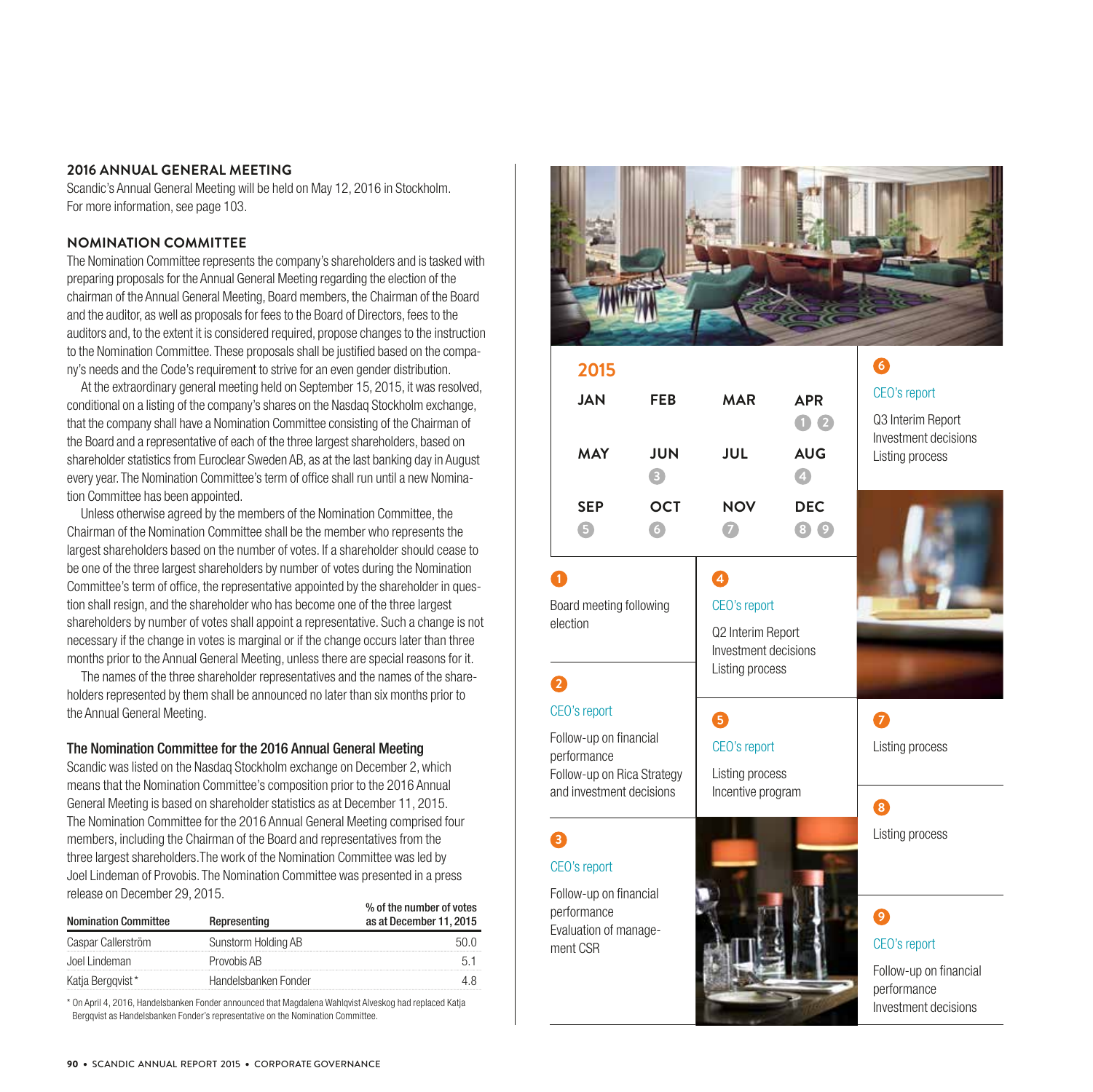In the work on nominations for the 2016 Annual General Meeting, the Nomination Committee assessed the size and composition of the current Board of Directors as well as Scandic's operations. Special weight was attached to industry-specific and financial expertise and an even gender distribution. The Nomination Committee complies with the rules in the Code regarding Board Member independence. The 2016 Nomination Committee has held four meetings and has had a number of contacts. The Nomination Committee based its work on the Chairman of the Board's report on the work of the Board of Directors and communication with the CEO regarding operations.

The Nomination Committee has proposed to re-elect Vagn Sørensen, Per G. Braathen, Grant Hearn, Lottie Knutson, Eva Moen Adolfsson, Niklas Sloutski and Fredrik Wirdenius to the Board and to elect Ingalill Berglund, Albert Gustafsson, Stephan Leithner and Christoffer Lundström as new members of the Board. The Nomination Committee considers the proposed composition of the Board to be appropriate to meet Scandic's term long-term needs. A report on the work of the Nomination Committee will be submitted to the 2016 Annual General Meeting. Additional information about its work is available at www.scandichotelsgroup.com

Shareholders who wish to submit proposals to the Nomination Committee may do so by email to nominationcommittee@scandichotels.com

#### **BOARD OF DIRECTORS**

The Board of Directors is responsible for Scandic's organization and the management of the company's affairs. According to the Articles of Association, the Board of Directors shall consist of no less than three and no more than ten Board members, with no more than two alternates. In addition, trade unions are entitled to appoint two regular Board members and two alternates. The Board members are elected annually at the Annual General Meeting for the period up until the end of the subsequent Annual General Meeting.

#### Composition of the Board of Directors in 2015

The Board of Directors currently comprises nine Board members elected for the period up until the end of the 2016 Annual General Meeting (of which seven were reelected by the Annual General Meeting held on April 27, 2015, and two were newly appointed as Board members at the extraordinary general meetings held on June 18, 2015, and July 15, 2015). Three of the nine Board members are

| Name                  | <b>Position</b>                | Elected.<br>year | Independent<br>in relation to<br>the company and<br>senior executives | Independent<br>in relation to<br>the largest<br>shareholders | Attendance<br>and number<br>of meetings <sup>1)</sup> | Committees.<br>attendance and<br>number of meetings <sup>1)</sup> | Remuner-<br>ation<br>$2015^{2}$ |
|-----------------------|--------------------------------|------------------|-----------------------------------------------------------------------|--------------------------------------------------------------|-------------------------------------------------------|-------------------------------------------------------------------|---------------------------------|
| Vagn Sørensen         | Chairman                       | 2007             | Yes                                                                   | Yes                                                          | 9(9)                                                  | Audit Committee 6 (6),<br>Remun. Comm. 2 (3)                      | 700,000                         |
| Per G. Braathen       | Member                         | 2007             | Yes                                                                   | Yes                                                          | 9(9)                                                  |                                                                   | 300,000                         |
| Caspar Callerström    | Member                         | 2007             | Yes                                                                   | No                                                           | 9(9)                                                  | Audit Committee 6 (6),<br>Remun. Comm. 2 (3)                      | $\Omega$                        |
| Grant Hearn           | Member                         | 2014             | Yes                                                                   | <b>Yes</b>                                                   | 8(9)                                                  | Remun. Comm. 1 (3)                                                | 683,333                         |
| Erika Henriksson      | Member                         | 2012             | Yes                                                                   | No                                                           | 4(9)                                                  | -                                                                 | $\Omega$                        |
| Lottie Knutson        | Member                         | 2015             | Yes                                                                   | Yes                                                          | 6(9)                                                  |                                                                   | 450,000                         |
| Eva Moen Adolfsson    | Member                         | 2014             | Yes                                                                   | Yes                                                          | 8(9)                                                  | Remun. Comm. 3 (3)                                                | 666,667                         |
| Niklas Sloutski       | Member                         | 2011             | Yes                                                                   | No                                                           | 9(9)                                                  | Audit Committee 2 (6)                                             | $\mathbf{0}$                    |
| <b>Rikard Steiber</b> | Member                         | 2014             | Yes                                                                   | Yes                                                          | 7(9)                                                  |                                                                   | 300,000                         |
| Benny Zakrisson       | Member                         | 2011             | Yes                                                                   | No                                                           | 5(9)                                                  | Audit Committee 4 (6)                                             | 300,000                         |
| Fredrik Wirdenius     | Member                         | 2015             | Yes                                                                   | Yes                                                          | 6(9)                                                  | -                                                                 | 425,000                         |
| Jan Wallmark          | Member,<br>employee repres.    | 2015             |                                                                       |                                                              | 9(9)                                                  |                                                                   | 36,000                          |
| Daniel Håkansson      | Alternate,<br>employee repres. | 2015             |                                                                       |                                                              | 0(9)                                                  |                                                                   | $\Omega$                        |
| <b>Total</b>          |                                |                  |                                                                       |                                                              |                                                       |                                                                   | 3,861,000                       |

1) Total number of meetings during the year. Lottie Knutson joined the Board on June 18, 2015 and Fredrik Wirdenius joined on July 15, 2015. Erika Henriksson left the Board on July 15, 2015 and Benny Zakrisson left on September 15, 2015.

2) Caspar Callerström, Erika Henriksson and Niklas Sloutski declined remuneration during 2015. Due to the extra work involved in the listing process, additional remuneration of 300,000 SEK has been paid to Grant Hearn, Lottie Knutson, Eva Moen Adolfsson and Fredrik Wirdenius.

foreign nationals. At present, one employee representative and one alternate employee representative have been appointed to the Board of Directors. The CEO and the Group's Chief Financial Officer participate in Board meetings, as well as the Group's officer responsible for programs, who is the Secretary of the Board. Other employees in the Group participate in Board Meetings when necessary to report on special matters.

#### Independence

None of the Board members are employees of Scandic or other Group companies. All Board members are considered to be independent in relation to the company and the senior executives. Seven Board members, who are independent in relation to the Board of Directors and the senior executives, are also independent in relation to the company's major shareholders. Consequently, Scandic complies with the requirements in the Code regarding the Board of Directors' independence in relation to the company, the senior executives and the company's major shareholders.

#### The work of the Board of Directors

The duties of the Board of Directors are regulated in the Swedish Companies Act, the Company's Articles of Association and the Code. The work and procedures of the Board of Directors are decided annually in written rules of procedure. These rules govern the distribution of work and responsibilities among the Board members, the Chairman of the Board and the CEO, and the CEO's procedures for financial reporting. The Board of Directors also adopts instructions for the committees of the Board of Directors.

The duties of the Board of Directors include the adoption of strategies, business plans, budgets, interim reports, year-end accounts, annual reports and the adoption of instructions, policies and guidelines. The Board of Directors shall also monitor the financial performance, ensure the quality of financial reporting and internal control and evaluate the operations in relation to the objectives and guidelines adopted by the Board of Directors. The Board of Directors also resolves whether to enter into or extend leases, franchise agreements and management agreements and whether significant investments or changes in the Group's organization and operations should be made.

The Chairman of the Board is responsible for the work of the Board of Directors, including ensuring that the work of the Board of Directors is conducted efficiently and that the Board of Directors fulfills its obligations in accordance with applicable laws and regulations. The Chairman of the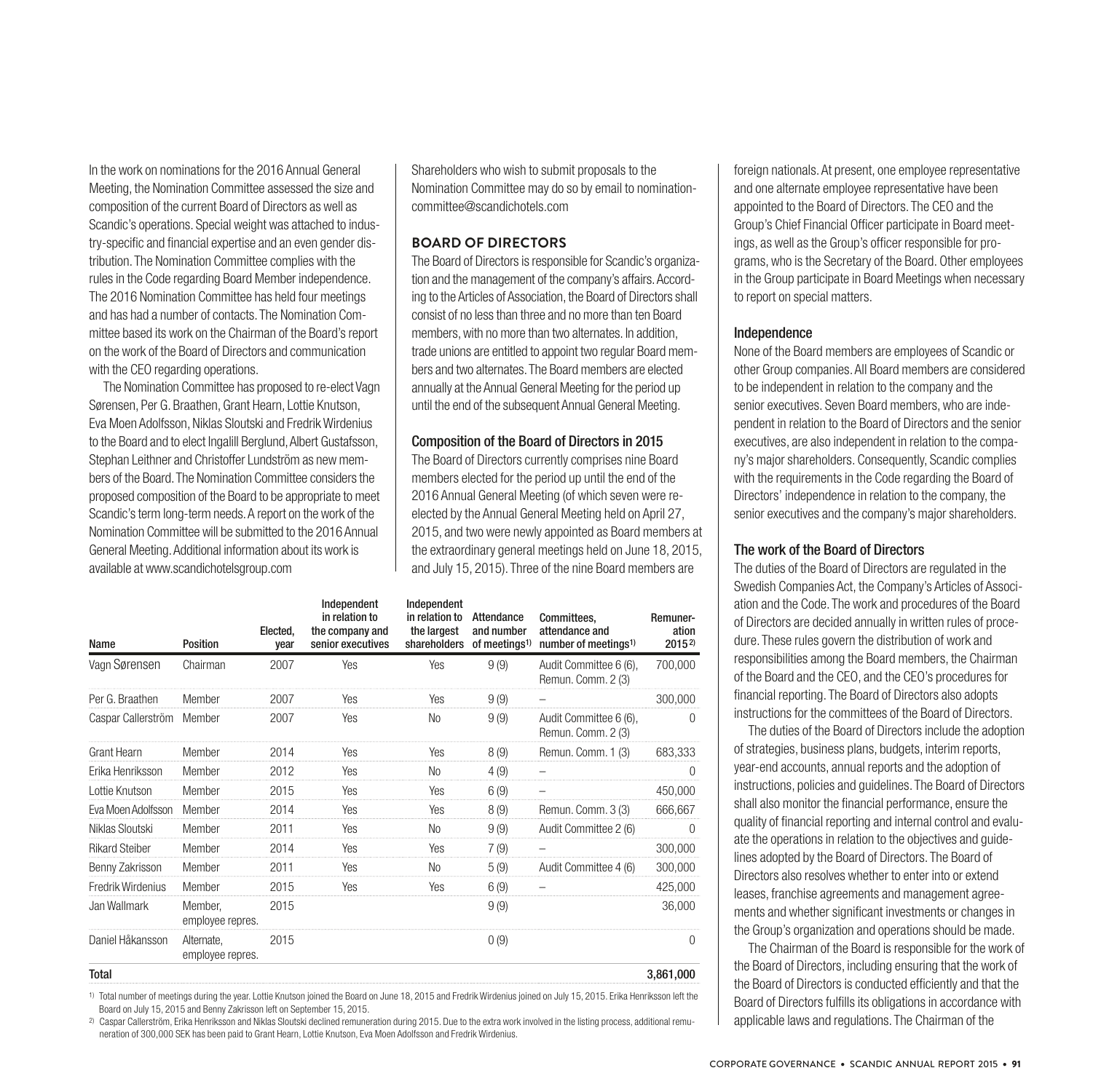Board shall, in close cooperation with the CEO, monitor the Company's performance and prepare and chair board meetings. The Chairman of the Board is also responsible for ensuring that the Board members evaluate their work annually and continually receive the information required to conduct their work efficiently. The Chairman of the Board represents the company vis-à-vis the shareholders.

#### Work during the year

Over the year, six regular board meetings and three extraordinary board meetings were held, of which two extraordinary board meetings were held by phone. Many of the issues dealt with by the Board of Directors over the year were related to the company's listing on the stock exchange. Other major issues that were handled by the Board of Directors include the integration of Rica Hotels, the approval of a new incentive program for senior executives and the approval of new leases and extensions of existing leases.

#### **COMMITTEES OF THE BOARD OF DIRECTORS**

The Board of Directors has established two committees: the Audit Committee and the Remuneration Committee. The Audit and Remuneration Committees are not authorized to make decisions, but they are to prepare matters and present them to the Board of Directors for decisions. The work of the committees is conducted in accordance with the written procedures for each committee, as adopted by the Board of Directors and the Rules of Procedure for the Board.

#### Remuneration Committee

The Remuneration Committee prepares resolutions in matters involving remuneration principles, salaries, benefits and remuneration to the CEO and senior executives who are subordinate to the CEO. The Remuneration Committee shall also supervise and evaluate the outcome of programs for variable remuneration and the company's compliance with the guidelines for remuneration adopted at a general meeting.

The Remuneration Committee shall consist of at least three Board members elected at a general meeting. The Chairman of the Board can also be the Chairman of the Remuneration Committee. The other members of the Committee shall be independent in relation to the company and its senior executives.

The Remuneration Committee consists of Eva Moen Adolfsson (Chairman), Vagn Sørensen and Grant Hearn. Grant Hearn resigned from the position of Chairman of the committee at the beginning of the year. Caspar Callerström resigned from the Remuneration Committee in connection with Scandic's listing on the stock exchange.

The Remuneration Committee held three meetings during the year. The Committee conducted a review of the basic remuneration of senior executives and their bonus program. In connection with the listing on the stock exchange, the guidelines for remuneration to senior executives were also updated and a new long-term incentive program was adopted.

#### Audit Committee

The Audit Committee prepares the Board of Directors' work on matters involving risk assessments, internal control, internal audit, accounting, financial reporting and audits. The Committee's work aims to ensure compliance with the adopted principles for financial reporting and internal control and that the company's relationship with its auditors is appropriate for the purpose.

The Audit Committee shall also evaluate and report on the audit and proposed auditors to the Nomination Committee.

The Audit Committee shall consist of at least three Board members. A majority of the members shall be independent in relation to the company and the senior executives, and at least one member shall be independent in relation to the company, the company's senior executives and the company's major shareholders and shall have experience in auditing or accounting.

At present, the Audit Committee is composed of Caspar Callerström (Chairman), Vagn Sørensen and Niklas Sloutski. The requirements of the Swedish Companies Act for accounting or audit expertise are thus met.

The Audit Committee held six meetings during the year, three of which were attended by the company's auditor.

The following matters were handled at the Audit Committee meetings:

- Interim reports review prior to the approval by the Board of Directors.
- Status of internal control and risk analysis, and an evaluation of the structures and efficiency of the internal control.
- The auditors' reports on the review of the annual accounts, the interim report for the third quarter, "early warning" and internal control.
- Refinancing and new financing and hedging of interest rate exposure – preparation for resolutions by the Board of Directors.
- Audit plan and audit fees, and an evaluation of the auditors' work and independence.
- Evaluating the requirement for an internal audit function – recommendation to the Board of Directors.
- IT Security Policy, a review prior to the approval by the Board of Directors.
- Status of ongoing disputes and legal matters (a standing item at all meetings).

#### **EVALUATION OF THE WORK OF THE BOARD OF DIRECTORS**

The Chairman of the Board is responsible for evaluating the work of the Board of Directors. The Board of Directors evaluates its work annually. This evaluation concerns the procedure and main direction of the work of the Board of Directors. The evaluation also focuses on the Board of Directors' access to and need for special expertise. In 2015, the Chairman held individual meetings with all Board members. The result was presented to and discussed by the Board of Directors and the Nomination Committee. The evaluation was used as a tool for the development of the work of the Board of Directors and also constitutes support for the Nomination Committee's work.

#### Auditors

PricewaterhouseCoopers has been the Company's auditor since 2012. At the regular Annual General Meeting held on April 27, 2015, the accounting firm PricewaterhouseCoopers was reappointed as auditor, with Magnus Brändström as the auditor-in-charge for the time until the end of the regular 2016 Annual General Meeting. Magnus Brändström is an authorized public accountant and a member of FAR. In 2015, the auditor reported its observations once to the Board of Directors; no members of the Executive Management were present. In addition, the auditor participated in three meetings with the Audit Committee.

The Audit Committee evaluates the auditors' work and independence annually.

The auditor receives a fee for its work, according to a resolution at the Annual General Meeting. Information on audit fees is provided in Note 04 on page 66.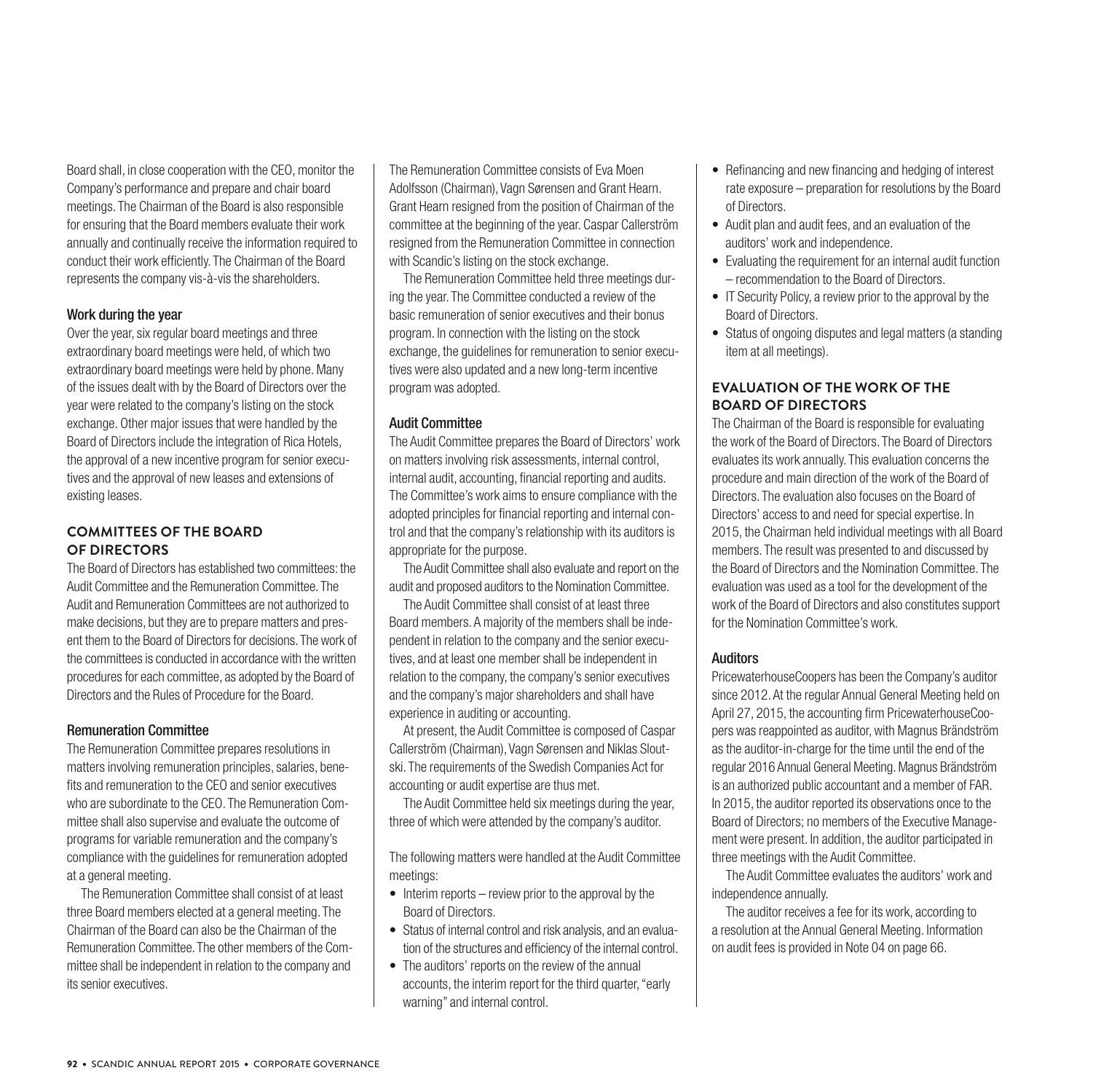#### **EXECUTIVE COMMITTEE**

Scandic's Executive Committee is diversified and has solid experience from the hotel sector and consumer-oriented operations in various markets. The Executive Committee consists of the CEO and six senior executives: the Chief Financial Officer (CFO), the Chief Operating Officer (COO), the Chief Commercial Officer (CCO), the Senior Vice President Human Resources (SVP Human Resources), the Vice President Business Development (VP Business Development) and the Vice President Communications & IR (VP Communications & IR). The company's strategy manager is an associated member of the Executive Committee. The Country Managing Directors of the Group report to the COO. Three different nationalities are represented in the Executive Committee, which is composed of four men and three women. During the year, three new members joined the Executive Committee. See the table on pages 98–99 for additional details.

The CEO's areas of responsibility and powers are governed by the Rules of Procedure for the Board and the instructions to the CEO. The CEO is responsible for communicating and implementing Scandic's strategy, business plans and other decisions in the organization. The CEO is also ultimately responsible for ensuring that the governance, organization, risk management, internal processes and IT infrastructure are satisfactory.

To achieve economies of scale and ensure a consistent customer offering, Scandic has organized a number of support functions centrally, including economy & finance, HR, purchasing, IT, marketing, product development, revenue management and restaurants & conferences. Those in charge of the various Group functions are also in charge of developing Group-wide policies, guidelines and working methods and for following up and ensuring that the Group's operations are conducted in compliance with adopted policies and standards.

#### **Sustainability**

Sustainability is an integrated part of Scandic's governance and reporting. The understanding of and commitment to challenges such as climate change, the creation of ethical and safe workplaces and responsible purchasing are of major importance to the Group. In these contexts, Scandic's governance documents are Scandic's overall Code of Conduct, Scandic's Code of Conduct for Suppliers, the Anti-Corruption Policy and the Environmental Policy. These



governance documents were updated in 2015 and training activities will be carried out in 2016. The Board of Directors has joint responsibility for sustainability. The CEO reports on sustainability at a dedicated Board Meeting to be held at least once per year, in addition to when there are reasons to do so. Within the Executive Committee, sustainability is delegated to the head of each function: the CFO is responsible for anti-corruption and supply chain management, the VP Communications & IR is responsible for reporting and ESG information, the SVP Human Resources is responsible for labor rights, diversity and equality, and the CCO is responsible for sustainability as a whole. The operational implementation of sustainability is delegated by the CCO to Scandic's Director Sustainable Business.

#### **SIGNIFICANT EVENTS HANDLED BY THE CEO AND EXECUTIVE COMMITTEE IN 2015**

Many of the issues handled by the Executive Committee over the year were related to the company's listing on the stock exchange. Other major issues handled were the integration of the acquisition of Rica Hotels, the approval of new leases and extensions of existing leases and the work involved in expressing Scandic's vision for 2020 with related strategies.

#### **REMUNERATION**

At the extraordinary general meeting held on September 15, 2015, guidelines for remuneration and other terms of employment for senior executives, including the CEO, were adopted. These guidelines apply only to new agreements entered into by the company and senior executives, which is why there may also be agreements that do not follow the current guidelines in full. Earlier guidelines were addressed at the Board meeting held in December 2014 that was attended by representatives of the owners. These guidelines are in all material respects the same as the new guidelines adopted on September 15, 2015.

#### Guidelines for remuneration to the CEO and senior executives

Scandic's senior executives are the members of the Executive Committee. Following a resolution passed at the extraordinary general meeting held on September 15, 2015, the following guidelines apply.

Scandic shall offer terms that are in line with market conditions and that enable the company to recruit and retain the managers required to meet its short- and long-term targets. The remuneration to the CEO and senior executives may consist of a fixed salary, variable salary, pension and other benefits. The fixed salary of the CEO and the senior executives shall be commensurate with market conditions and reflect the demands and responsibility that the position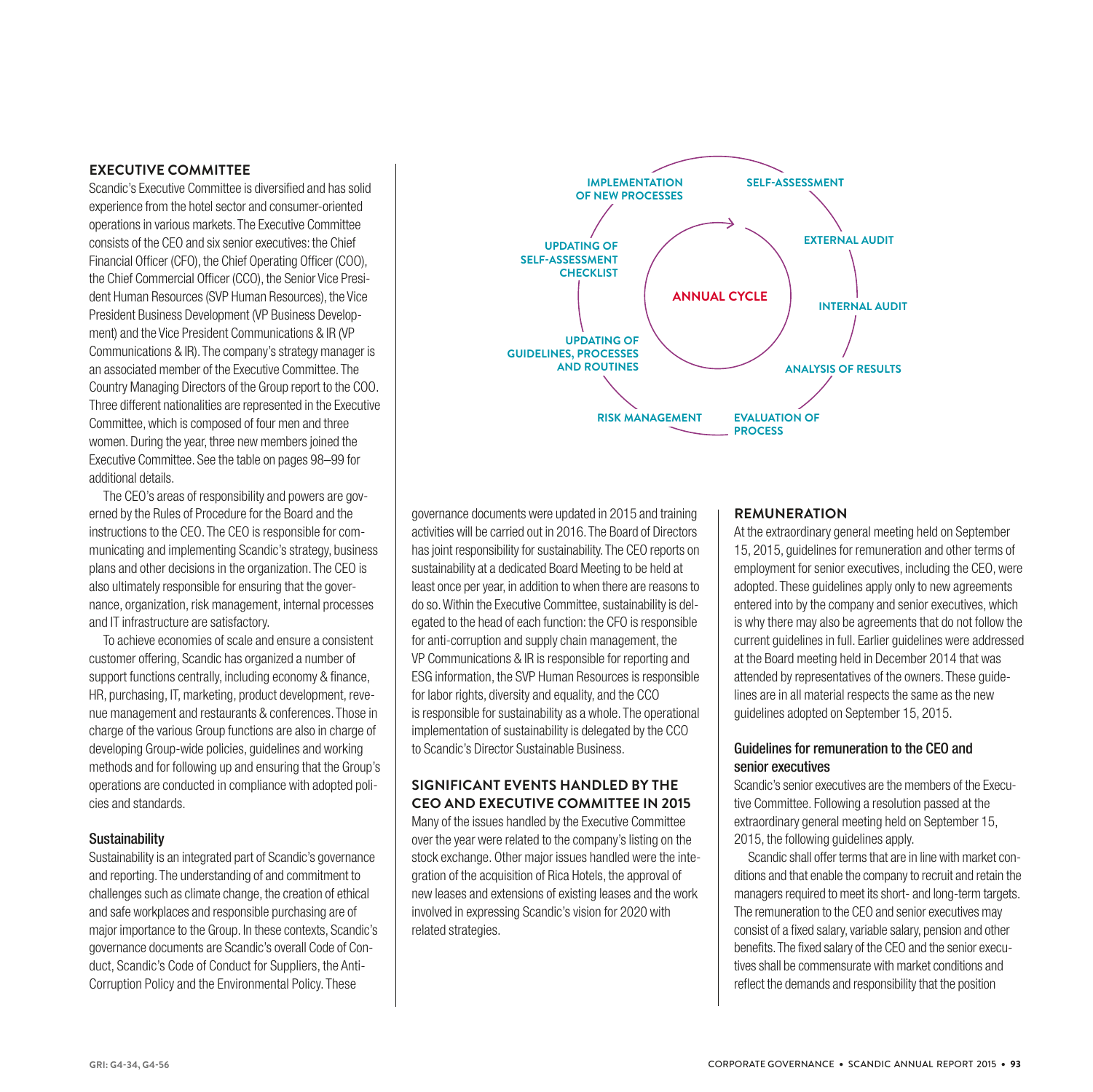entails, as well as individual performance. The variable salary of the CEO and the senior executives shall be based on the company's fulfillment of criteria set in advance. The variable salary shall amount to no more than 60 percent of the fixed annual salary of the CEO and 35 to 50 percent of the fixed annual salary of other senior executives. Long-term incentive programs may be offered as a supplement to the above in order to create long-term commitment.

The pension benefits to the CEO and other senior executives shall chiefly consist of defined-contribution pension schemes, but they may also be defined-benefit schemes if required by a collective bargaining agreement. Fixed salary during notice periods and severance pay, including compensation for anti-competition restrictions, shall in aggregate not exceed an amount corresponding to the fixed salary for two years. Other remuneration may consist of customary benefits such as health insurance, which shall not constitute a significant part of the total remuneration. Additional remuneration may be paid in extraordinary circumstances and is then to be agreed in the individual case.

The Board of Directors may deviate from the abovementioned guidelines in individual cases if it is of the opinion that there are special reasons to do so.

#### Remuneration

For information on remuneration to the CEO and senior executives, see Note 06 on pages 67–68.

#### Long-term incentive program

At the extraordinary general meeting held on December 15, 2015, Scandic adopted a performance-based longterm incentive program, conditional upon Scandic's shares being admitted to the Nasdaq Stockholm exchange in 2015. An account of the terms and conditions of the program is provided in Note 06, pages 67–68.

#### Guidelines for remuneration to senior executives prior to the AGM 2016

The Board of Directors has proposed that the annual general meeting 2016 adopt guidelines that in all material respects correspond to the guidelines adopted at the extraordinary general meeting held on September 15, 2015 with the following exceptions: fixed salary during notice periods and severance pay, including compensation for any anti-competition restrictions, shall not in aggregate exceed an amount corresponding to fixed salary for 18 months (instead of two years according to current guidelines) and the total severance pay for all members of the Executive Committee shall be limited to their existing monthly salaries for the months remaining until age 65.

#### **THE BOARD OF DIRECTORS' REPORT ON INTERNAL CONTROL**

This description has been prepared in compliance with the Swedish Annual Accounts Act and the Swedish Corporate Governance Code (the Code) and is therefore limited to internal control related to financial reporting. The report has not been reviewed by the company's auditor.

According to the Swedish Companies Act and the Code, the Board of Directors is ultimately responsible for ensuring that internal control mechanisms are developed, communicated to and understood by the employees of Scandic who carry out individual control measures, and for ensuring that such control measures are monitored, implemented, updated and maintained.

Executives at all levels are responsible for ensuring that internal control mechanisms are established in their respective areas and that these controls achieve the desired results. Scandic's CFO is ultimately responsible for ensuring that the monitoring of and the work on Scandic's internal control are conducted in the manner determined by the Board of Directors.

Scandic's structure for internal control is based on the COSO model, the framework of which has been applied to Scandic's operations and conditions. According to the COSO model, a review and assessment is made within the areas of control environment, risk assessment, control activities, information and communication and monitoring activities. Based on this review, certain areas of development are identified and prioritized in the ongoing internal control work.

The procedures for internal control, risk assessment, control activities and monitoring of financial reporting have been devised to ensure reliable and relevant reporting and external financial reporting in accordance with the IFRS, applicable laws and regulations and other requirements on companies listed on the Nasdaq Stockholm exchange. This work involves the Board of Directors, the senior executives and other employees.

The manner in which the Board of Directors monitors and ensures the quality of the internal control is documented in the adopted Rules of Procedure for the Board of Directors and the instructions for the Audit Committee. The Audit Committee's duties include evaluating the Company's structure and guidelines for internal control.

The financial reporting to the Board of Directors is carried out on a monthly basis, according to a format described in the CEO's instructions for financial reporting. The Company's CFO also conducts a review of the financial performance and latest forecast for the current year during each Board meeting. Draft interim reports are first presented to the Audit Committee for discussion and consideration at a committee meeting before they are presented to the Board of Directors for approval.

The internal financial reporting complies with a standardized format, where the same set of definitions and key ratios are used for all subsidiaries and hotels. Reporting is carried out through a Group-wide reporting system that allows a high level of transparency and comparability of financial data. Financial performance is monitored through monthly reports from the subsidiaries and monthly reviews where members of the Executive Committee, the central accounting department and each country management team participate. Detailed follow-up of key ratios for different parts of the hotel operations enables benchmarking between hotels and also provides information quickly on deviations in operating margins and operating profit/loss compared to the expected outcome. Detailed follow-up is an important tool for strengthening internal control.

In 2015, BINC – "Best In Class" – was launched, which involves benchmarking key ratios for income, operational efficiency and customer satisfaction where key ratios per hotel are compared with other comparable hotels in a "BINC group." The purpose is to create a tool to identify good examples and stimulate learning and the development of best practices.

#### Control environment

The control environment forms the basis of internal control of financial reporting. An important element of the control environment is that channels for decisions, authority and responsibility are clearly defined and communicated between different levels of the organization and that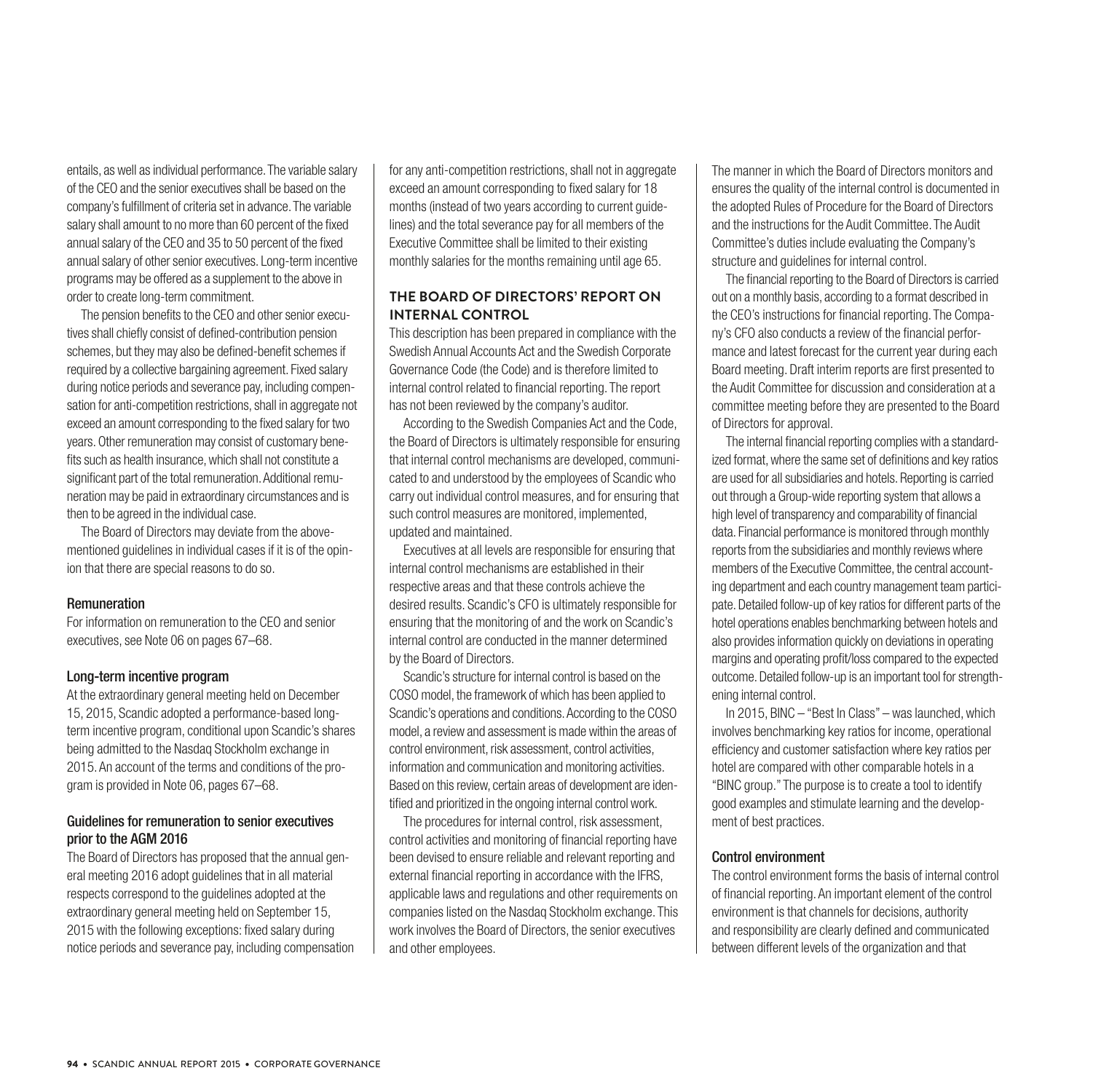governance documents in the form of internal policies and guidelines are available.

A good control environment is created through communication and training to ensure understanding and compliance of policies and regulatory frameworks. The control environment is strengthened by a good corporate culture and the transparent and relevant monitoring of financial performance and key ratios at all levels of the Group.

#### Risk assessment

Internal control is based on a risk analysis. The risk analysis related to internal control and the risk of errors in the financial reporting form a part of the risk analysis that the Executive Committee performs and presents to the Board of Directors annually. This analysis identifies and values risks based on their likelihood of occurring and the incident's potential impact on the operations and financial position of the Group. Thereafter, the Group's internal controls and control environment are evaluated, and any gaps compared with the desired level of control are identified. An action plan aimed at reducing the gaps is established where the value of reducing the risk is valued against the cost of establishing and maintaining internal controls. Based on the risk analysis, control activities are designed aimed at reducing risk at a reasonable cost. The activities shall also contribute to improved internal procedures and operational efficiency.

#### Control activities

The internal control is based on the company's established channels for decisions and the delegation and authorization procedures documented in governing policies and guidelines. Control activities may be IT-based or manual. To the greatest extent possible, they shall be an integrated part of defined and documented processes and procedures.

A number of control activities have been established that are common to all companies within the Group. Some of these are implemented on the hotel level, and some are implemented in the centralized accounting departments in each country. The control activities are described in a Group-wide instruction.

#### Information and communication

The part of Scandic's governance documents in the form of policies, guidelines and manuals that involve financial

reporting is chiefly communicated via monthly meetings, where all heads of finance participate, and via the Group's finance handbook. The finance handbook is published on the Intranet and is updated regularly based on changes in external requirements and in Scandic's operations. Communications with internal and external parties are governed by a Communication Policy that provides guidelines on how such communication should be carried out. The purpose of the policy is to ensure compliance with all disclosure requirements in a correct and complete manner. Internal communication aims to make each employee understand Scandic's values and business operations. To keep employees informed, active work is carried out internally, whereby information is communicated regularly via the Group's Intranet.

#### **Monitoring**

Scandic's accounting functions are integrated through a common finance and accounting system and common accounting instructions. The Board of Directors and the Executive Committee regularly receive information on the Group's performance and financial position and the development of its operations. The efficiency of the internal control is evaluated annually by the company and the Audit Committee. It is also reviewed by the external auditors. The result of the evaluation forms the basis for improvements to processes and controls for subsequent years.

The internal control at hotel and country levels is monitored through self-assessments and internal audits.

- All hotels conduct self-assessments at least once a year based on a Group-wide checklist with mandatory and recommended controls.
- The internal audit is conducted by employees at the company's central accounting department for a number of hotels per year. The internal audit involves testing the controls on the checklist, spot checks within relevant areas and a general discussion with the hotel manager and department heads to ensure the understanding of and compliance with the internal control.

The results of the self-assessments and internal audit visits are reported by the local heads of finance to the management team of the country in question. The results are reported by the Group's CFO to the Audit Committee, together with a report of measures undertaken to improve

internal control, if the results indicate that there is a need to do so, at the hotel level or generally.

As part of their review, the external auditors make additional hotel visits during which they test the controls according to the internal checklist. The aim is that these audit visits, from both Scandic's accounting department and the external auditors, shall cover approximately one third of all hotels every year.

#### Internal audit

Based on the Audit Committee's evaluation, the Board of Directors has decided to not establish a separate internal audit function. The decision is based on the assessment that the existing process for internal control is well established, efficient and supported by a good control environment, a clear governance model and well-functioning regular financial monitoring. The Board of Directors evaluates the need for a special internal audit function on an annual basis.

#### Measures in 2015

During the year, Scandic's process for internal control, including self-assessments and internal audits, was implemented at the former Rica hotels, which are thereby fully integrated into Scandic's operations with regard to financial reporting and internal control.

In 2015, governance documents and processes were revised to ensure that the company's internal controls comply with the requirements of the Code and the requirements for companies listed on the Nasdaq Stockholm exchange. This resulted in a revision of all policies adopted by the Board of Directors. The Group's IT and Information Security Policy was updated, including the guidelines regarding the organization, authorizations and supplier requirements to ensure a satisfactory level of security. In addition, work was carried out to clarify the internal control regarding the sets of authorizations for the financial systems and the distribution of financial information. The procedures for the distribution of and recipients of financial information were reviewed to ensure that sensitive information is handled according to the company's Information Policy and Insider Policy.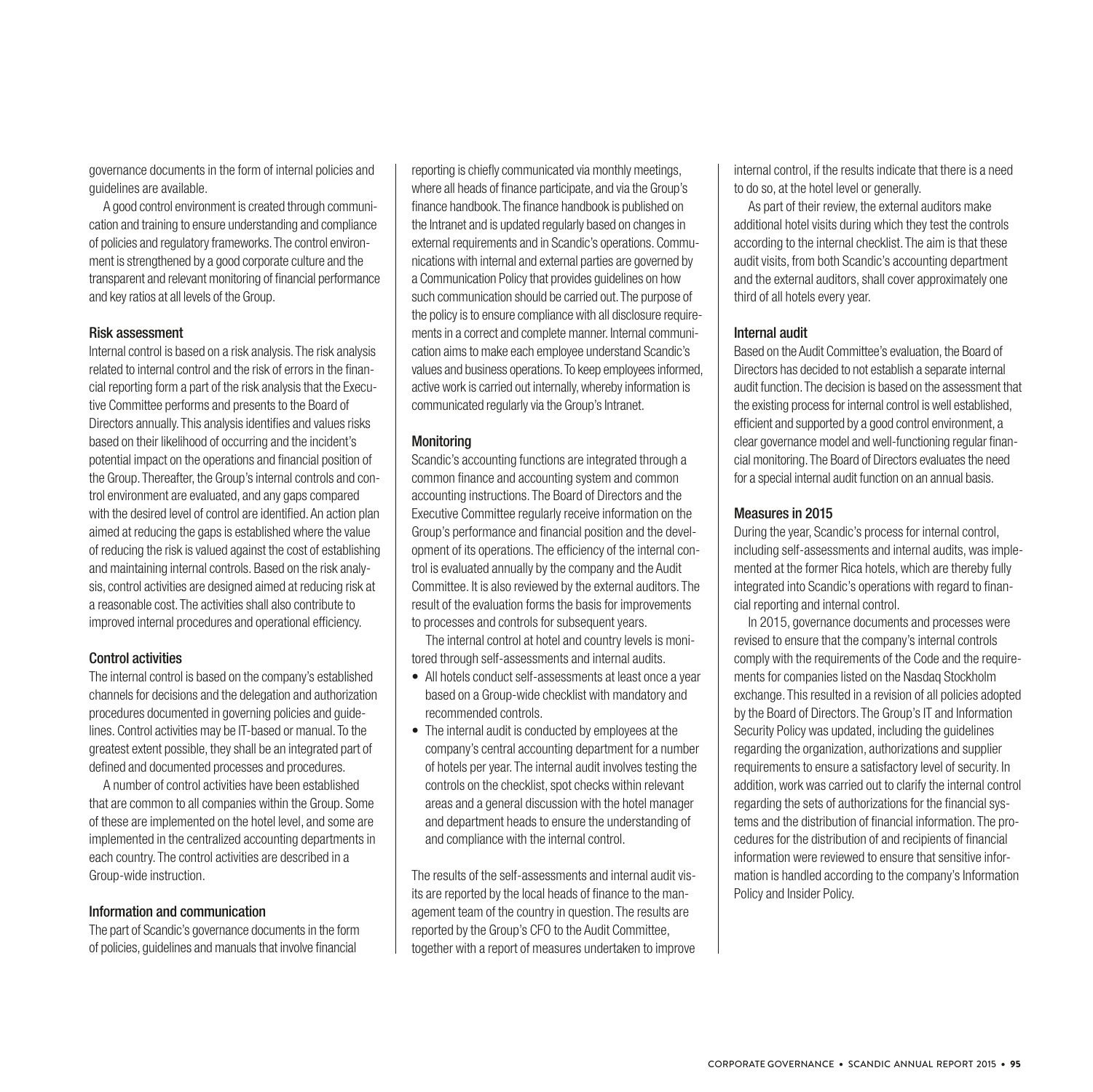# **AUDITOR'S REPORT**

To the annual meeting of the shareholders of Scandic Hotels Group AB (publ), corporate identity number 556703-1702

#### **REPORT ON THE ANNUAL ACCOUNTS AND CONSOLIDATED ACCOUNTS**

We have audited the annual accounts and consolidated accounts of Scandic Hotels Group AB (publ) for the year 2015, except for the corporate governance statement on pages 88–95. The annual accounts and consolidated accounts of the company are included in the printed version of this document on pages 44–85.

#### Responsibilities of the Board of Directors and the President & CEO for the annual accounts and consolidated accounts

The Board of Directors and the President & CEO are responsible for the preparation and fair presentation of these annual accounts in accordance with the Annual Accounts Act and of the consolidated accounts in accordance with International Financial Reporting Standards , as adopted by the EU, and the Annual Accounts Act, and for such internal control as the Board of Directors and the President & CEO determine is necessary to enable the preparation of annual accounts and consolidated accounts that are free from material misstatement, whether due to fraud or error.

#### Auditor's responsibility

Our responsibility is to express an opinion on these annual accounts and consolidated accounts based on our audit. We conducted our audit in accordance with International Standards on Auditing and generally accepted auditing standards in Sweden. Those standards require that we comply with ethical requirements and plan and perform the audit to obtain reasonable assurance about whether the annual accounts and consolidated accounts are free from material misstatement.

An audit involves performing procedures to obtain audit evidence about the amounts and disclosures in the annual accounts and consolidated accounts. The procedures selected depend on the auditor's judgement, including the assessment of the risks of material misstatement of the annual accounts and consolidated accounts, whether due to fraud or error. In making those risk assessments, the auditor considers internal control relevant to the company's preparation and fair presentation of the annual accounts and consolidated accounts in order to design audit procedures that are appropriate in the circumstances, but not for the purpose of expressing an opinion on the effectiveness of the company's internal control. An audit also includes evaluating the appropriateness of accounting policies used

and the reasonableness of accounting estimates made by the Board of Directors and the President & CEO, as well as evaluating the overall presentation of the annual accounts and consolidated accounts.

We believe that the audit evidence we have obtained is sufficient and appropriate to provide a basis for our audit opinions.

#### **Opinions**

In our opinion, the annual accounts have been prepared in accordance with the Annual Accounts Act and present fairly, in all material respects, the financial position of the parent company as of December 31, 2015 and of its financial performance and its cash flows for the year then ended in accordance with the Annual Accounts Act. The consolidated accounts have been prepared in accordance with the Annual Accounts Act and present fairly, in all material respects, the financial position of the group as of 31 December 2015 and of their financial performance and cash flows for the year then ended in accordance with International Financial Reporting Standards, as adopted by the EU, and the Annual Accounts Act. Our opinions do not cover the corporate governance statement on pages 88–95. The statutory administration report is consistent